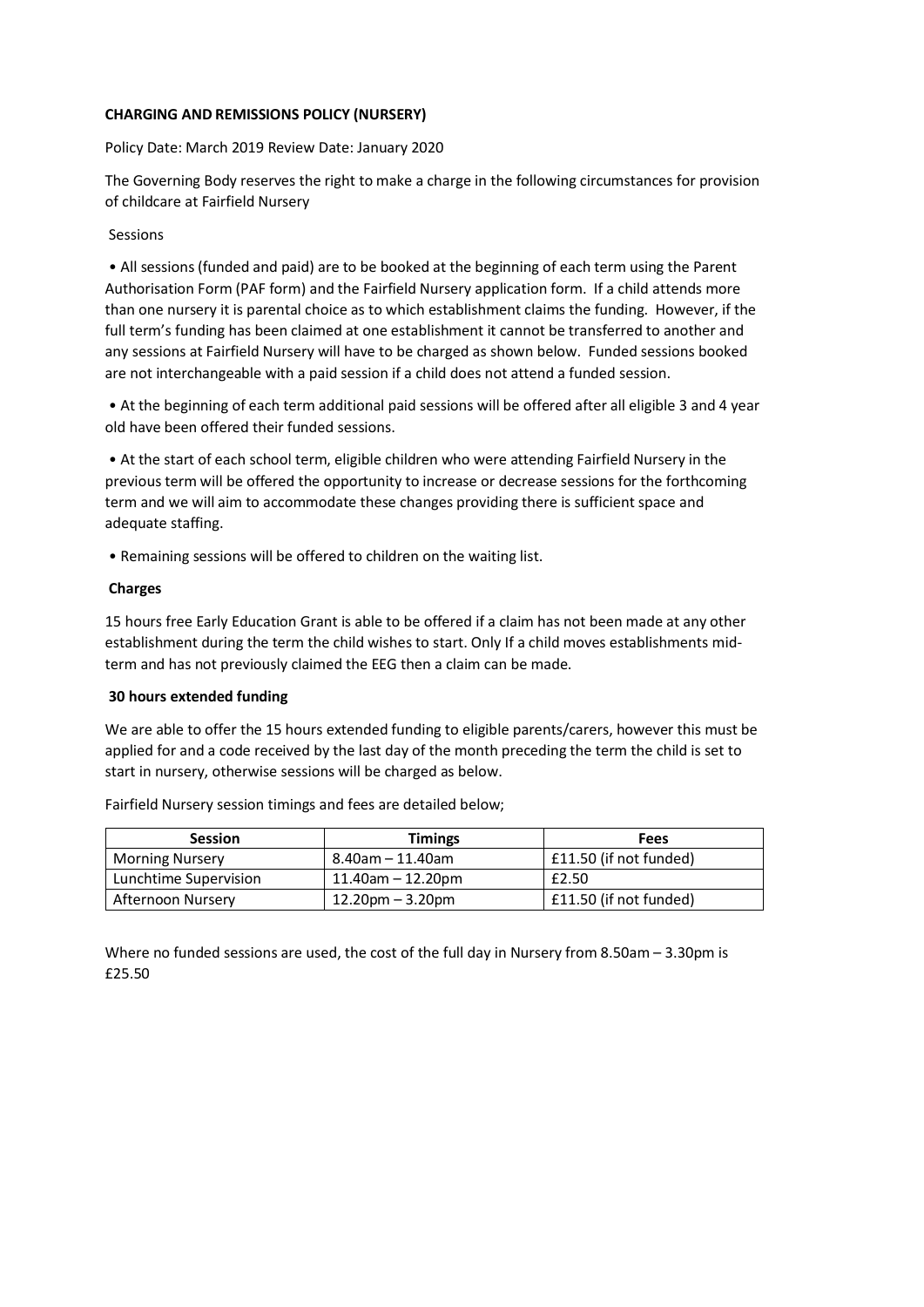## **Lunches**

• There is also the option for a child to extend their session by staying for lunch following a morning session. Lunchtime is subject to separate charges and sessions cannot be included as part of the funded session entitlement as it is considered child care and not an educational session.

■ Any parents booking their child in for a lunchtime session will be required to provide them with a healthy packed lunch along the same lines as those suggested for school children. Milk and water are available. Lunchtime is supervised by Nursery staff who encourage healthy eating and provide fun learning opportunities.

• Fees are reviewed annually on the 1st September.

• Paid sessions will be invoiced monthly in advance and payment is due within 7 days of the date of the invoice.

• Payment can be made via the schools Parent Mail system

### **Charges/Late Collections**

Fairfield Nursery operates a strict 'on time' collection policy. A fee of £10 may be charged in the event of late collection. Please let the school know as soon as possible if you know you are going to be late so we can arrange staff to care for your child/ren.

If a parent/carer fails to collect their child/ren at the end of a booked session and has not contacted the school their child/ren will be placed into the lunchtime session (at the end of morning nursery) or be supervised by staff (at the end of afternoon nursery) and will be charged accordingly. We also reserve the right to charge a £10 admin fee.

### **Late Payments**

Invoices are sent out at the beginning of each month for sessions booked in advance plus any extra sessions from the previous month. These invoices must be paid in full within 7 days of the date of the invoice, there is an automatic charge of £10 levied if payment is not received by the end of that month. Please note that if a parent/carer fails to pay an invoice within 14 days of the due date, the school has the right to refuse to accept further bookings for additional sessions over the 15 hours universal entitlement. Should you experience any difficulties in paying Nursery fees, please arrange to see the School Business Manager in confidence at the earliest opportunity.

• All fees for sessions which have been booked are non-refundable.

• Cancellations or changes to bookings will only be accepted with appropriate prior notice (4 weeks) and at the discretion of the school.

• Holidays taken during term time are payable at the full rate.

• No refunds will be given due to illness, except in exceptional circumstances and at the discretion of the school.